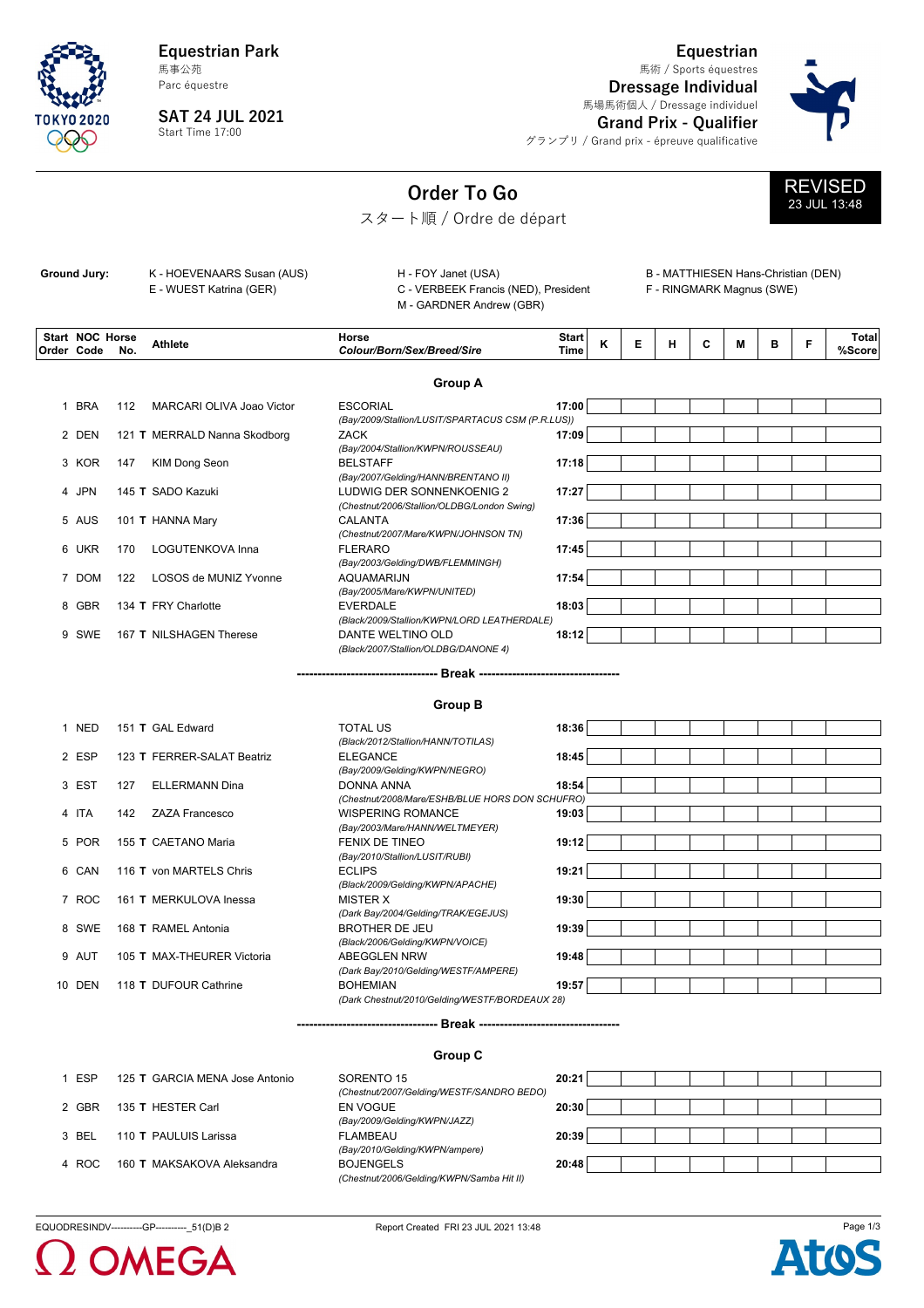

**Equestrian Park** 馬事公苑

Parc équestre

**SAT 24 JUL 2021** Start Time 17:00

**Equestrian** 馬術 / Sports équestres

**Dressage Individual** 馬場馬術個人 / Dressage individuel



**Grand Prix - Qualifier** グランプリ / Grand prix - épreuve qualificative

## **Order To Go**

スタート順 / Ordre de départ



**Athlete No. NOC Horse Start Code Order Horse** *Colour/Born/Sex/Breed/Sire* **Start Time Total %Score <sup>K</sup> <sup>E</sup> <sup>H</sup> <sup>C</sup> <sup>M</sup> <sup>B</sup> <sup>F</sup>** 5 FRA 129 T AYACHE Alexandre **Example 20:57 20:57** *(Dark Chestnut/2004/Gelding/KWPN/SCANDIC)* POR 158 TORRES Rodrigo FOGOSO 6 **T 21:06** *(Grey/2010/Stallion/LUSIT/RICO)* USA 173 SCHUT-KERY Sabine SANCEO 7 **T 21:15** *(Dark Chestnut/2006/Stallion/HANN/SAN REMO)* 8 FIN 128 RUOSTE Henri KONTESTRO DB **21:24** *(Dark Bay/2010/Gelding/BWP/CONTENDRO I)* 9 NED 152 T MINDERHOUD Hans Peter DREAM BOY **DREAM BOY** 21:33 *(Black/2008/Stallion/KWPN/VIVALDI)* GER 139 von BREDOW-WERNDL Jessica TSF DALERA 10 **T 21:42** *(Dark Bay/2007/Mare/TRAK/EASY GAME)* **Group D** ESP 126 JURADO LOPEZ Severo FENDI T 1 **T 17:00** *(Chestnut/2010/Gelding/KWPN/Negro)* 2 AUT 106 T SCHUMACH Christian **TE QUIERO SF** 17:09 *(Bay/2011/Gelding/HOLST/Totilas)* SGP 164 CHEW Caroline TRIBIANI 3 **17:18** *(Chestnut/2004/Gelding/NWB/SOLOS LANDTINUS)* ROC 159 KOSTERINA Tatyana DIAVOLESSA VA 4 **T 17:27** *(Dark Bay/2008/Mare/HANN/DON FREDERICO)* IRL 141 HOLSTEIN Heike SAMBUCA 5 **17:36** *(Chestnut/2009/Mare/OTHER/SAMARANT)* BEL 111 ROOS Laurence FIL ROUGE 6 **T 17:45** *(Dark Bay/2005/Stallion/BWP/STEDINGER)* CAN 114 KELLOCK Lindsay SEBASTIEN 7 **T 17:54** *(Bay/2006/Gelding/RHEIN/SANDRO HIT)* AUS 103 PEARCE Simone DESTANO 8 **T 18:03** *(Black/2007/Stallion/HANN/DESPERADOS)* DEN 120 KRUTH Carina Cassoe HEILINE'S DANCIERA 9 **T 18:12** *(Black/2011/Mare/DWB/FUERSTENBALL OLD)* USA 171 LYLE Adrienne SALVINO 10 **T 18:21** *(Bay/2007/Stallion/HANN/SANDRO HIT)*

> --- Break ---**Group E**

*(Dark Bay/2006/Stallion/OLDBG/SANDRO HIT)*

1 NED 153 T van BAALEN Marlies **GO LEGEND** 60 **18:45** JPN 143 HAYASHI Shingo SCOLARI 4 2 **T 18:54** MEX 150 del VALLE QUIRARTE BEDUINO LAM 3 **19:03** 4 BEL 109 T MICHIELS Domien **INTERMEZZO VAN HET MEERDA** 19:12 AUS 102 LAYNE Kelly SAMHITAS 5 **T 19:21** SUI 165 WETTSTEIN Estelle WEST SIDE STORY OLD 6 **19:30** LUX 148 WAGNER EHLINGER Nicolas QUATER BACK JUNIOR FRH 7 **19:39** 8 FRA 130 **T** BARBANCON Morgan SIR DONNERHALL II OLD **19:48** 

| <b>GO LEGEND</b>                             | 18:45 |  |  |  |  |
|----------------------------------------------|-------|--|--|--|--|
| (Black/2011/Gelding/KWPN/TOTILAS)            |       |  |  |  |  |
| SCOLARI <sub>4</sub>                         | 18:54 |  |  |  |  |
| (Bay/2005/Gelding/HANN/SANDRO HIT)           |       |  |  |  |  |
| <b>BEDUINO LAM</b>                           | 19:03 |  |  |  |  |
| (Dark Chestnut/2006/Stallion/LUSIT/DARDO II) |       |  |  |  |  |
| INTERMEZZO VAN HET MEERDA                    | 19:12 |  |  |  |  |
| (Black/2008/Gelding/BWP/I.P.S. GRIBALDI)     |       |  |  |  |  |
| <b>SAMHITAS</b>                              | 19:21 |  |  |  |  |
| (Dark Bay/2009/Gelding/OLDBG/SIR DONNERHALL) |       |  |  |  |  |
| WEST SIDE STORY OLD                          | 19:30 |  |  |  |  |
| (Black/2008/Mare/OLDBG/SAN AMOUR I)          |       |  |  |  |  |
| <b>OUATER BACK JUNIOR FRH</b>                | 19:39 |  |  |  |  |
| (Chestnut/2009/Gelding/HANN/QUATERBACK)      |       |  |  |  |  |
| SIR DONNERHALL II OLD                        | 19:48 |  |  |  |  |
|                                              |       |  |  |  |  |